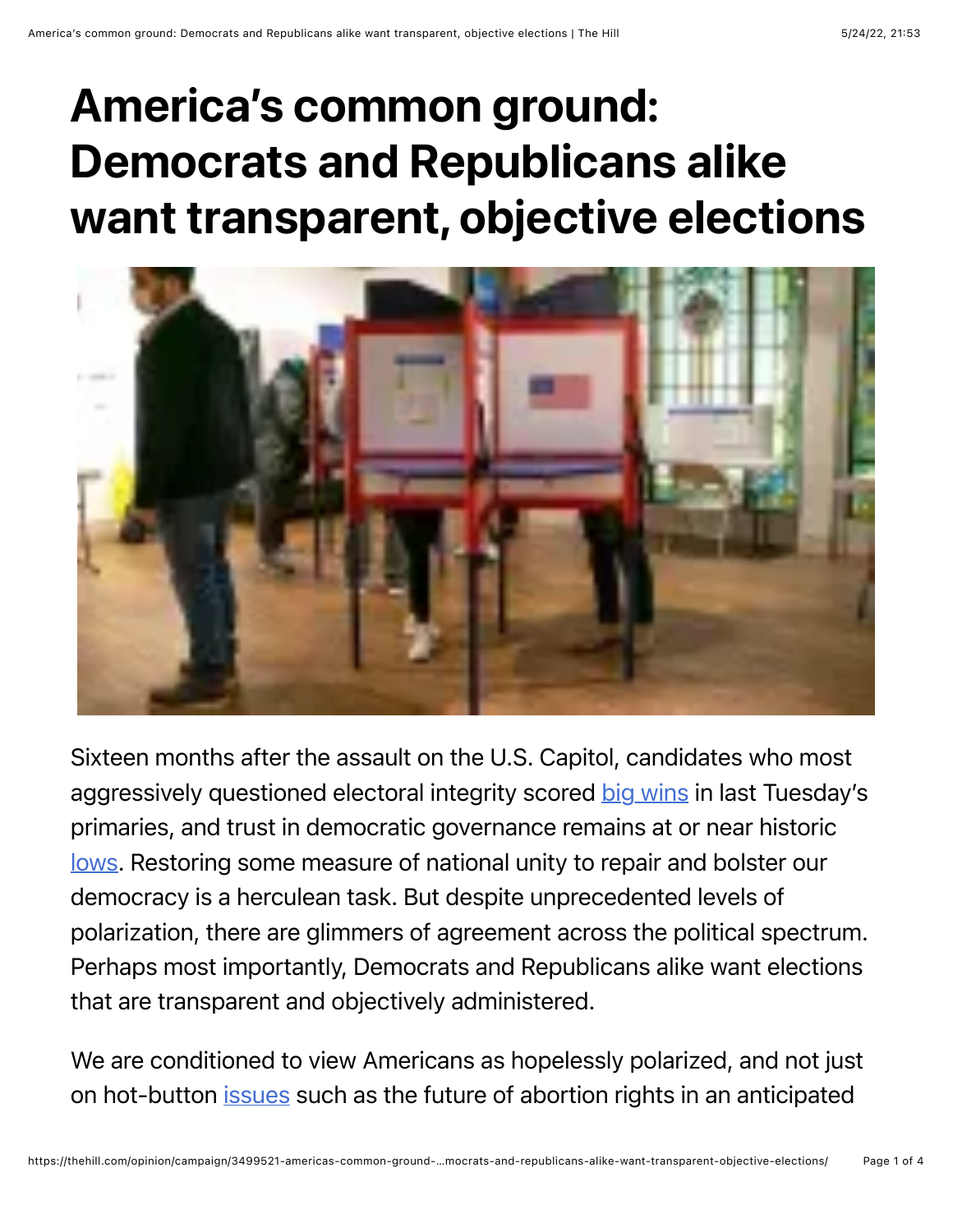post-Roe era, but even on fundamental questions about the functioning of our democracy.

Perhaps the clearest example is the intensifying [polarization](https://www.pewresearch.org/fact-tank/2022/01/04/a-look-back-at-americans-reactions-to-the-jan-6-riot-at-the-u-s-capitol/) over who bears responsibility for the Jan. 6 insurrection, whether those who stormed the Capitol should be prosecuted and what steps, if any, should be taken to ensure such an attack never happens again. In a house so divided, can there be any patches of common ground that at least open a door for bipartisan solutions to shore up American democracy?

To find out, we conducted [a unique survey](https://news.cornell.edu/stories/2022/05/where-red-and-blue-meet-cancel-culture-fair-elections) combining a general population national sample with two representative samples in targeted swing congressional districts, Michigan-8 and Texas-15. This sampling strategy allows us to examine whether the political divides or points of intersection observed in the country as a whole are also mirrored in the battleground districts that decide the balance of power in Washington.

To be sure, we found plenty of evidence of a polarized public. For example, just one in four Republicans responded that Jan. 6 was a major threat to democracy, versus 83 percent of Democrats. Similarly, while more than two in three Democrats supported reforms to expand permanently early voting and voting by mail, just 16 percent of Republicans did so. But we also found important, if narrower, points of broad consensus.

Most importantly, wide swaths of Americans from across the political divide expressed concern about and backed efforts to address the integrity of electoral processes themselves. Democrats and Republicans alike recoiled against [efforts](https://www.brennancenter.org/our-work/research-reports/election-sabotage-scheme-and-how-congress-can-stop-it) by state legislatures to strip election oversight and vote counting responsibilities from civil servants and government workers and instead open the door for machinations by political operatives. Supermajorities of both Democrats (63 percent) and Republicans (69 percent)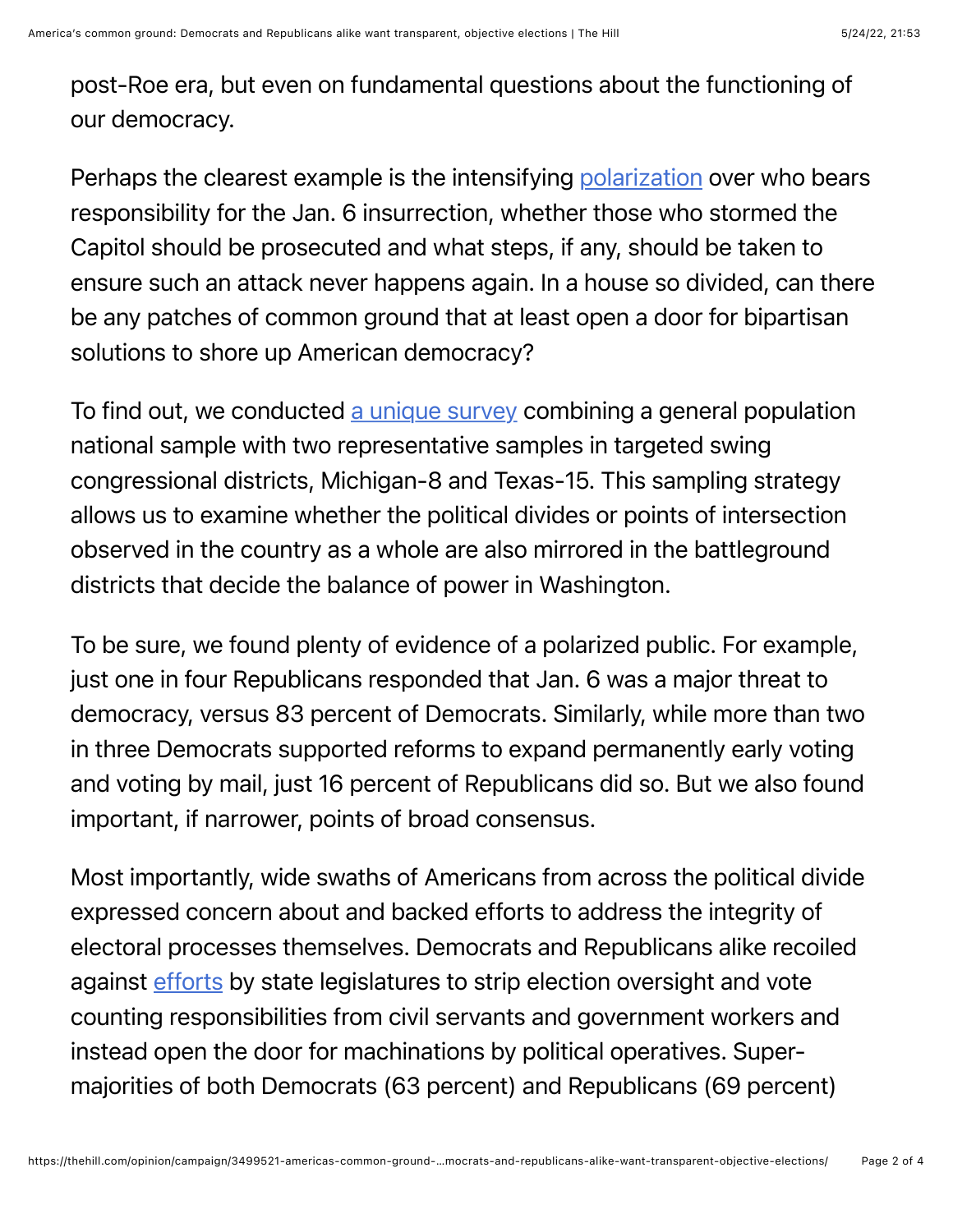strongly supported reforms that would require all election officials and pollwatchers to be nonpartisan. And while support was stronger and more intense on the Democratic side, majorities in both parties supported reforms that would remove the redistricting process from politicians and instead entrust it to independent commissions.

The survey offered some surprises with important implications for would-be reformers on both sides of the aisle. Among Republicans, perhaps the most unexpected result was the degree of support for a restoration of the preclearance provisions of the Voting Rights Act of 1965, which were struck down by the Supreme Court in [Shelby County v. Holder.](https://www.oyez.org/cases/2012/12-96) More than two in three Republicans supported increased federal oversight of elections laws in states that have a history of discrimination against minority voters or voting rights violations. One in three strongly supported it.

For Democrats, perhaps the most illuminating finding was the extent of support and emphasis many Democrats place on protecting another cornerstone democratic value — freedom of speech. More than 70 percent of Democrats (and more than 80 percent of Republicans) agreed that the "canceling" of journalists and university faculty for expressing views some find offensive is a major or medium threat to democracy. Just under 80 percent of Democrats approved of reforms to strengthen the right to free speech, even when offensive to some; 70 percent of Democrats supported strengthening free speech in an alternate wording of the question that explicitly mentioned "cancel" culture, often seen as a [cause celebre](https://www.npr.org/2021/07/09/1014744289/cancel-culture-debate-has-early-90s-roots-political-correctness) of the ideological right.

Finally, concerns about election security also span the partisan divide. As expected, an overwhelming majority of Republicans, 95 percent, supported reforms to require a photo identification to vote, with 84 percent strongly supporting such a reform. But just under 75 percent of Democrats also